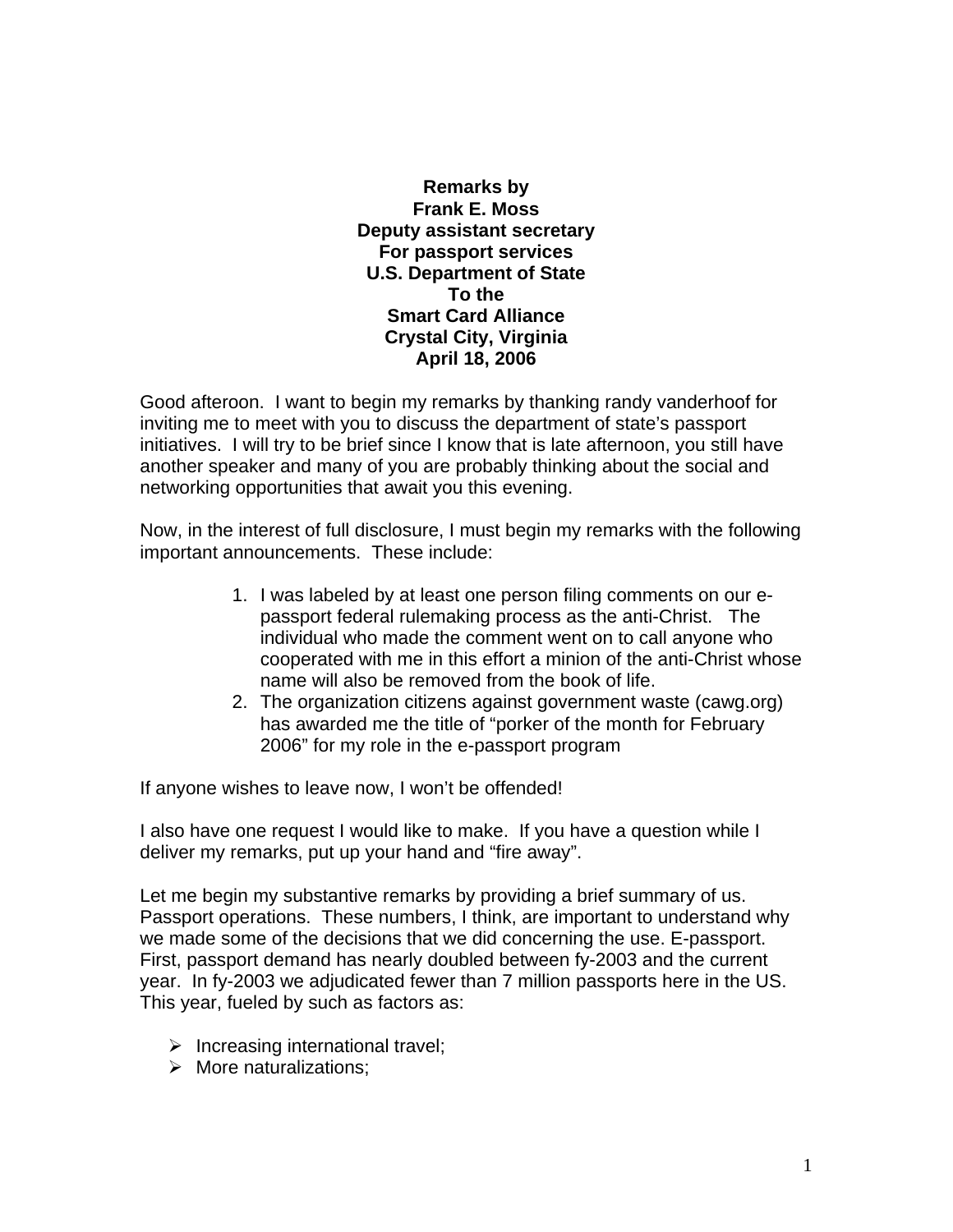- $\triangleright$  Americans using their passport as an identity document for reasons other than international travel;
- $\triangleright$  A growing percentage of Americans renewing their passport at the end of their validity period; and,
- $\triangleright$  The western hemisphere travel initiative (WHTI—of which I will have more to say later),

The department of state will adjudicate about 13 million passport applications. We expect that number to reach at least 16 million in fy-2007 and perhaps a sustained demand of 17 million or more in fy-2008 and beyond.

I would also like to note that even though "only" 68 million Americans have passports, we are the world's largest issuer of passports and, in fact, process more passport applications than numbers 2 (the U.K.) and 3 (Germany) combined! We're out front and pulling away!!

Another issue that I must emphasize is that a traditional passport is a "globally interoperable" document. Thus, a us. Passport must be able to be read by immigration officials in other countries and we must be able to do the same. There is a U.N... Specialized agency -- the international civil aviation organization or "ICAO"—which helps to ensure international compatibility in travel documents as parts of its dual mission: making air travel secure while facilitating the immigration processing of travelers. Any international effort to improve travel documents is always a "give and take" among nations. We may never come out with what some would view as the perfect solution, but we continue to make progress in ensuring that the person carrying a passport is the person to whom it was originally issued.

Finally, as a little bit of history, I became the department of state's deputy assistant secretary for passport services in January 2003. At that time, I thought that implementing the U.S... E-passport would be a straightforward process. We were well on our way to securing international approval of e-passport specifications and by spring 2003 actually had those largely in hand. I thought that the US. could be in pilot e-passport production within a year to eighteen months and that we would complete the US. transition to a totally electronic passport by the middle of 2005.

I was wrong and I'm here today to talk about that.

What do I mean when I talk about an e-passport and what it will do and cannot do? Each e-passport contains an integrated circuit with a storage capacity of at least 64 kb that operates as a contactless document and consistent with ISO standards 14443a or b. To that chip, the department of state writes the full facial image of the passport bearer, the biometric chosen by the international community. The only biographic information written to the IC is that shown on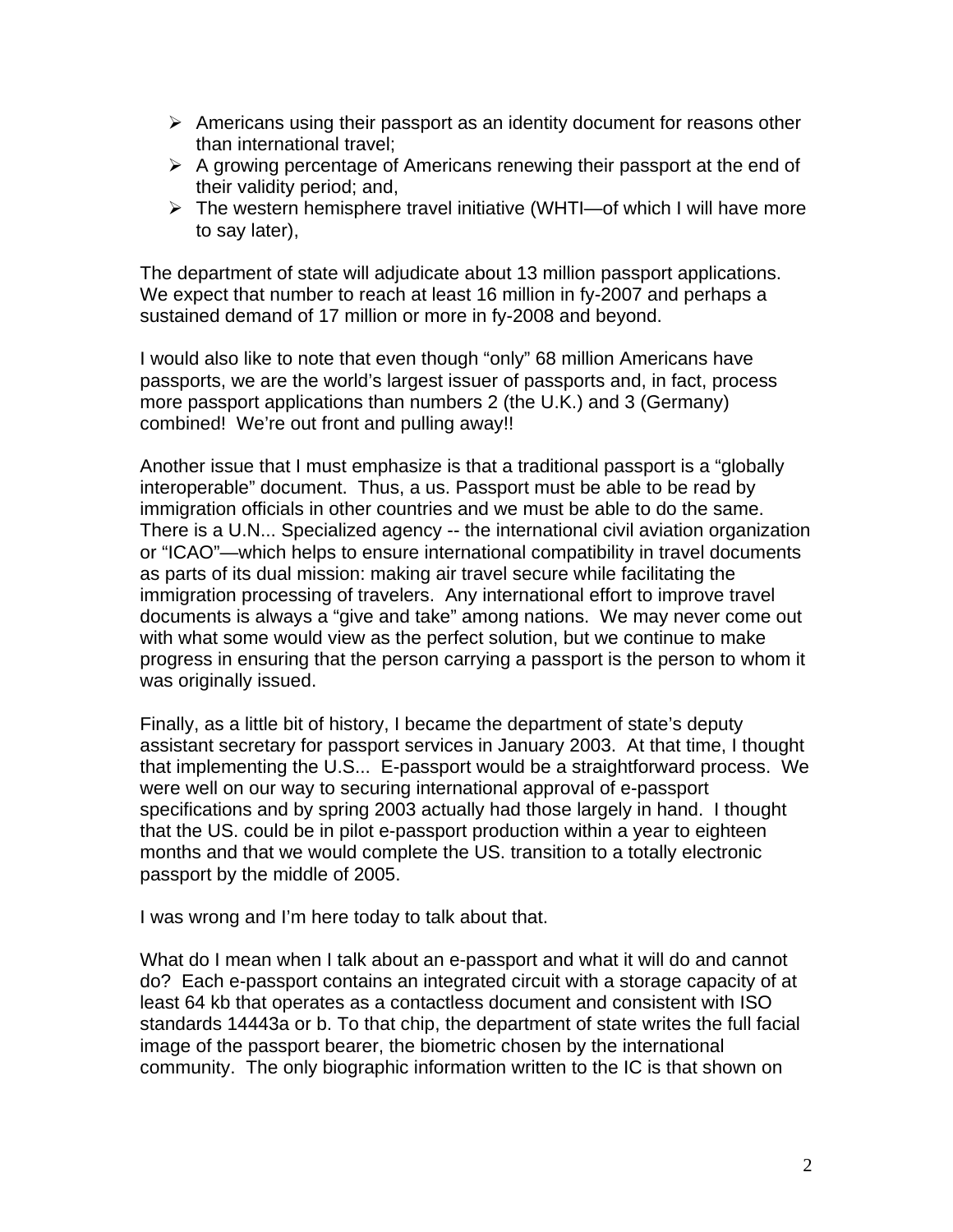the data page of the US passport. We secure the data written through PKI (public key infrastructure).

But that is not all. Additionally, the department:

- $\triangleright$  Protects the data by including anti-skimming material in the front cover that wraps around onto a portion of the rear cover. This greatly complicates reading the IC as long as the book is closed.
- $\triangleright$  Adopted basic access control to minimize the risk of eavesdropping. BAC, for those of you not familiar with the term, requires that the data page be read electronically to generate a key that unlocks the IC and allows for an encrypted communication session between the IC and the chip reader.
- $\triangleright$  Mitigates the risk that an e-passport could be used to "track" the bearer by using a randomized unique id feature in passports issued beginning this summer.

There are a number of things as well that we are **not** doing with the US passport:

- ¾ We are **not** collecting fingerscans from American citizens as part of the passport application process, let alone writing those prints to the chip.
- ¾ **Nowhere** on the chip or in the passport do we include your social security number, home address, blood type, DNA, telephone or cell phone number or other identity-rich material.

In terms of the design of the US e-passport, I would argue that one of the most important issues for the department of state has been dealing with the reality of biometrics. Biometrics in my opinion is a tool – not a total solution to problems. Vendors and government experts have frequently, I'm sorry to say, oversold biometrics. They help all of us identify suspect travelers or visa and passport applicants. But they are not a panacea in and of themselves.

Thus, in the case of the US passport, we integrate biometrics as a key element of an overall passport security improvement project. But we also:

- $\triangleright$  Redesigned totally the US Passport. Quite honestly, our existing passport design was dated. As part of the e-passport rollout, we are introducing a new generation passport redesigned literally from cover to cover in terms of both artwork and security features.
- $\triangleright$  Strengthened the adjudication process. I know that in the case of the US, we need to do a better job at "looking behind the paper" in a passport application. We are making progress by having better access to information in other us. government databases, but we still have more work to do.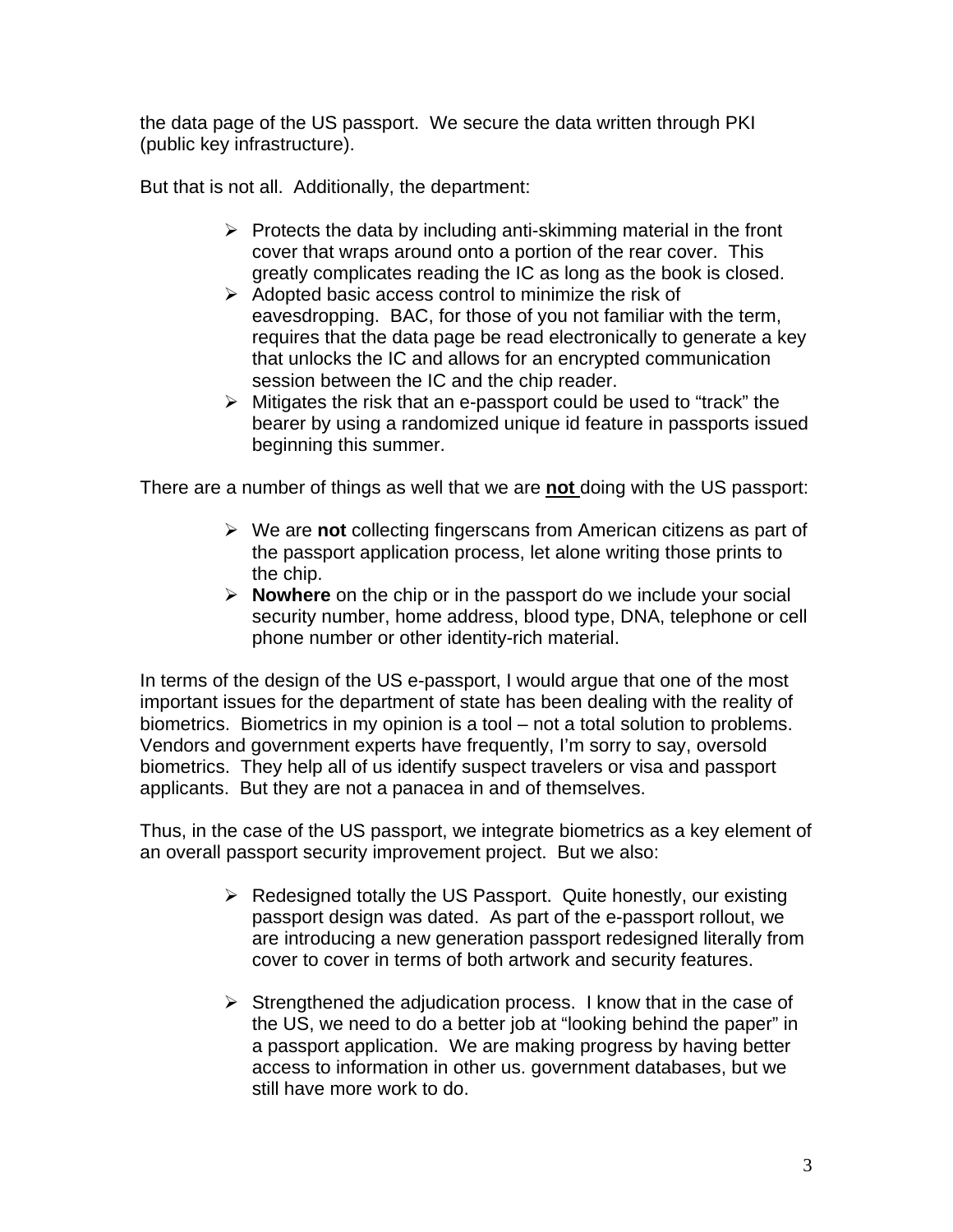As I noted, we include in the US Passport an IC and that obviously raises the issue of radio frequency identification (RFID). In this regard, it is critical to note that the RFID technology in the US Passport operates in a "proximity read" mode only.

When I started working on this project and really up until last spring, I was confident that the IC Could only be read at a distance of 10 cm or less from the reader. The department of state published a notice of proposed rulemaking last spring announcing our e-passport plans. At the same time we were working with our colleagues at the national institute of standards and technology (NIST) to validate this belief. Well, I have to admit that I was wrong. As was demonstrated in NIST testing and by others, it is possible—at a minimum—to activate the IC at a range in excess of 10 cm. This then raises the risk of either data theft via skimming or eavesdropping.

Thus, we went back to the drawing board and adopted a "belt and suspenders" approach to protect the personal data on American citizens that we write to the IC we are doing so by incorporating anti-skimming technology, basic access control and randomized unique id features into our e-passports.

I should also note that some of the claims made about the susceptibility of epassports to skimming or eavesdropping were overstated. Even in a laboratory setting with highly sensitive equipment we have never been able to activate the chip from a distance of more than a few feet. Moreover, the power requirements go up so quickly—I believe that field strength attenuates according to the cube of the distance—that long range collection is impractical. And, I must emphasize again that the risk mitigation strategy of anti-skimming technology plus basic access control overcomes this risk.

I want to take the opportunity today to thank the US and international privacy community for alerting us to the potential risk of data skimming and eavesdropping. I am confident that as a result of their concerns, we are now issuing a significantly more secure us. e-passport than our original design provided for. And, I believe the US E-passport is at the forefront of international efforts to produce e-passports that minimize the risk of unauthorized reading and identity theft.

Let me end this portion of my remarks by providing a status report on the US Epassport program. And, here I think I have good news. The department of state recently began pilot production of "diplomatic" e-passports. In other words, we are "walking the walk" by serving as our own test-bed for this program. Next month, we will start making "official" e-passports for other government travelers and issue "tourist" e-passports this summer.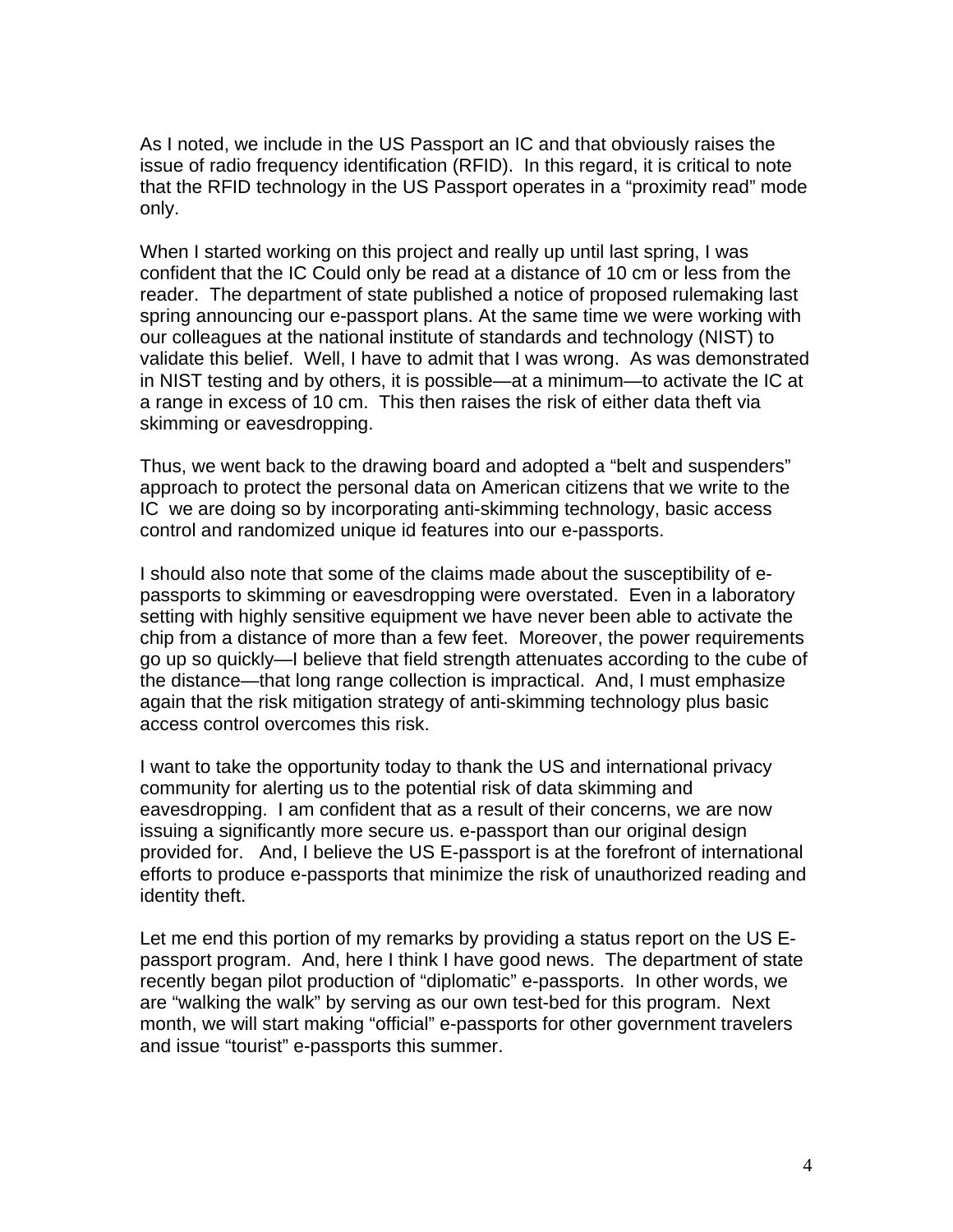I would be happy to answer any questions you may have about the e-passport before I begin my discussion of the western hemisphere travel initiative.

On to the western hemisphere travel initiative or WHTI as I like to call it.

By WHTI I am referring to section 7209 of the intelligence reform and terrorism prevention act of 2004. That legislation mandates that as of 1 January 2008 American citizens reentering the United States after travel in the western hemisphere must present formal documentation to establish their identity and nationality.

As in the case of the e-passport, let me start by providing a few statistics and observations that, I believe, demonstrate the challenge of implementing this program.

According to research which state commissioned, about 6 million Americans who do not have a passport will need to be formally documented to travel to the Caribbean, Canada or Mexico by air or sea; there is also a recurring new demand of about 1 million such travelers per year. For cross-land border travel to Mexico or Canada, we have determined that 27 million Americans will need to be documented formally during the next five years.

In terms of observations, one critical point is that American and Canadian citizens traveling in the western hemisphere can now present themselves for entry processing at either country's port of entry carrying a vast range of documentation. In the case of American citizens returning home they can even make a simple oral declaration that they are citizens. Just one number, I think, summarizes the current situation—Americans often present domestically issued birth certificates to prove their citizenship. However, there are some 8,000 different types of birth certificates currently used by American citizens. I believe it is impossibility for any border inspector to understand the security features of all of those documents and to make, in a few seconds, a decision about the validity of a birth certificate that he or she may have never before seen.

The WHTI program involves a partnership between the departments of state and DHS. The two departments see WHTI as an opportunity to strengthen us. Border security while facilitating the movement of legitimate travelers across our borders.

We at state have great experience in adjudicating applications for travel documents. DHS, of course, is responsible for the processing of travelers at ports of entry. Expressed most basically, what state makes, DHS has to be able to read. Thus, rulemaking for this program is joint. We published last summer an advanced notice of proposed rulemaking (ANPRM) to notify the public formally about our plans to implement this program and to solicit suggestions about how we could improve that process. Also, the two departments have an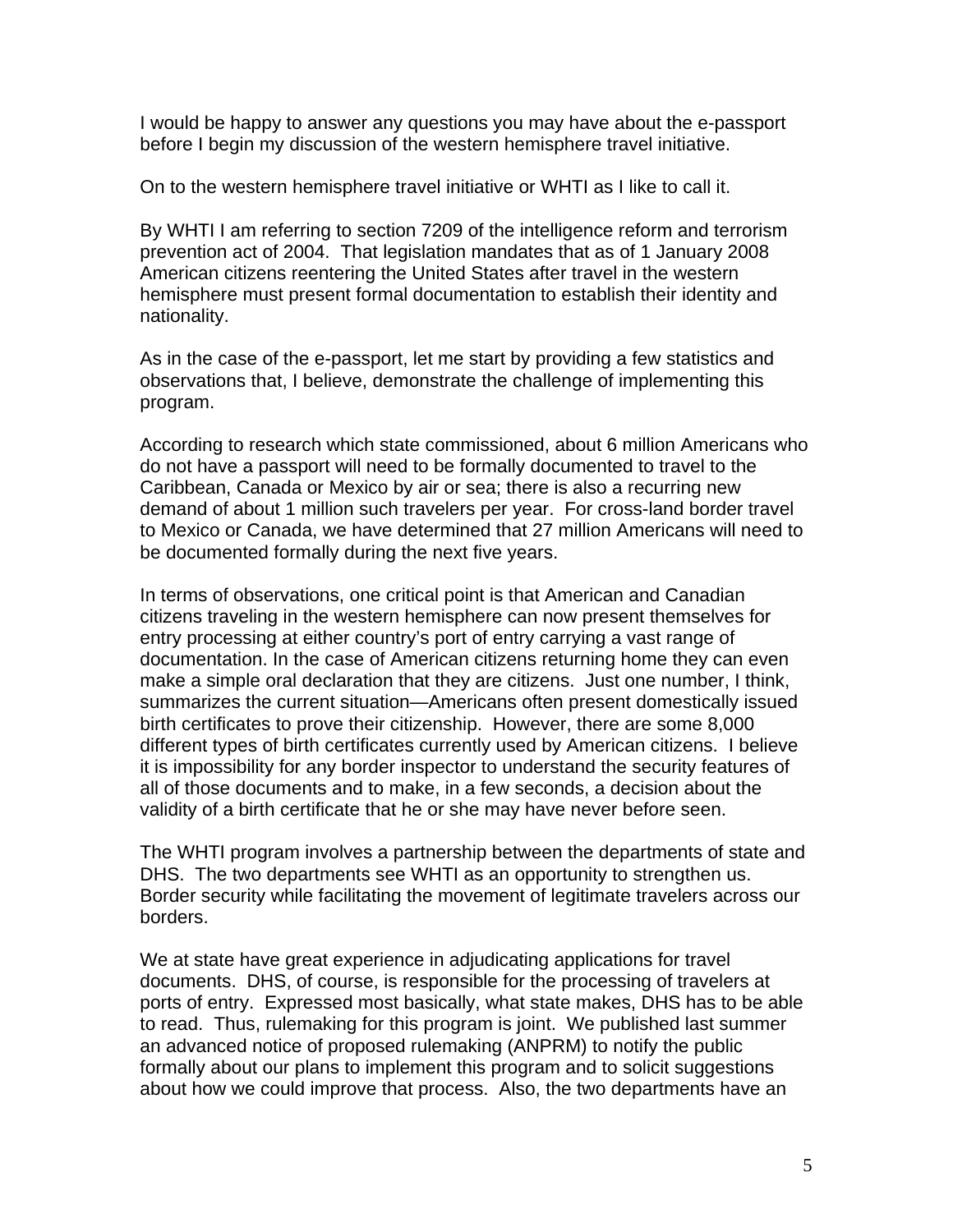extensive public outreach program to educate all concerned about the significant changes coming to us. Travel over the next two years.

In terms of deadlines for the WHTI, there is one overarching requirement—that the program be implemented as of 1 January 2008. To make that happen, state and DHS have proposed to introduce this program in two phases:

- $\triangleright$  As of 1 January 2007 for travelers returning by air or sea from Canada, Mexico or the Caribbean;
- $\triangleright$  As of 1 January 2008 for travelers returning across us. land borders with Canada or Mexico.

By the way, please note that neither phase has yet been implemented. If you are planning a getaway to the Bahamas or Bermuda, you do not need a passport to meet the requirements of the WHTI. However, in today's world, many airlines and cruise lines have implemented requirements of their own, so please check with your carrier before you leave for the airport or the dock!!

As I noted earlier, we have issued an ANPRM and have spoken before dozens of groups representing the interests of those affected by WHTI. Coming out of those discussions and the public comments on the ANPRM is a shared recognition by state and DHS that the traditional book style passport appears to be the appropriate document for travel by air and sea regardless of destination. However, to address the frequent travel by those living and working on the land borders, we need to develop an alternative to the traditional passport. We have spent the last several months designing a "passport" card that will have the following features:

- (1) Adjudicated by the department of state to the exact same standards applied to a traditional book-style passport;
- (2) Serve as proof of identity and nationality;
- (3) Pocket sized;
- (4) Considerably less expensive than a traditional book-style passport; and,
- (5) Designed to make our borders more secure while at the same time facilitating the processing of travelers through us. Ports of entry.

In partnership with DHS, we have resolved most of the issues concerning the development of the card. However, there is one major issue standing between now and the release of a request for proposal (RFP) for assistance in implementing this program -- which technology should be incorporated into the card to facilitate border processing of travelers while protecting data privacy?

Vicinity-read technology is currently used by DHS in some of its voluntary programs for border crossers and clearly has significant potential in terms of travel facilitation. At the same time, some experts, even from the RFID manufacturing community, have expressed concerns that vicinity read